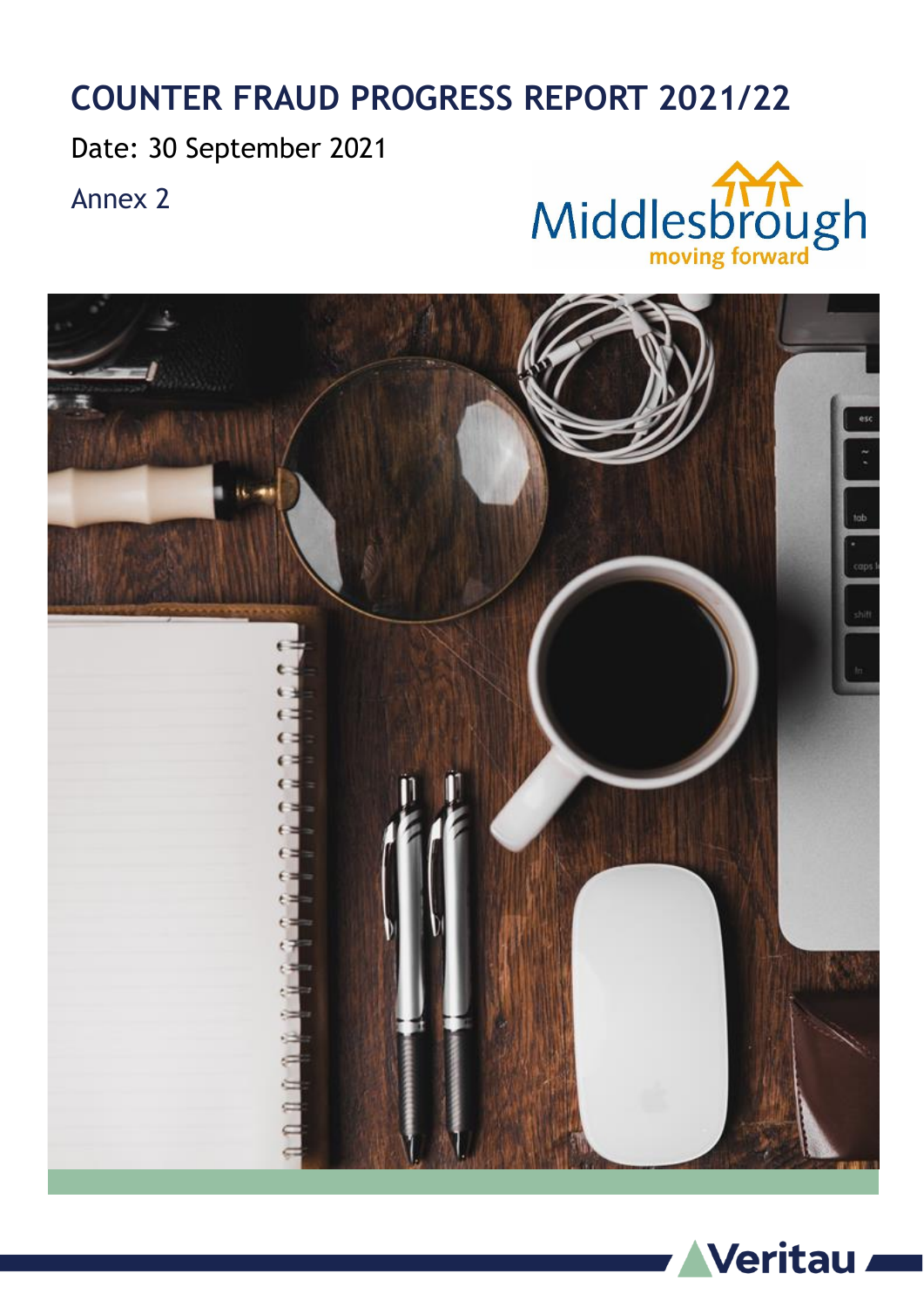## **BACKGROUND**

- 1 Fraud is a significant risk to local government. Losses to councils are estimated to exceed £7.8 billion annually in the United Kingdom. $<sup>1</sup>$ </sup>
- 2 Veritau delivers a corporate fraud service to the Council which aims to prevent, detect and deter fraud and related criminality. The counter fraud team investigate allegations of fraud, plan and take part in counter fraud campaigns (e.g. the National Fraud Initiative), undertake fraud awareness activities with staff and the public, and maintain and update the Council's counter fraud framework and associated policies.
- 3 This report updates the Corporate Affairs and Audit Committee on counter fraud activity between 1 April 2021 and 31 August 2021.

## **FRAUD MANAGEMENT**

- 4 The Council's counter fraud framework has been reviewed and updated for 2021/22. This includes an updated strategy action plan, anti-fraud, corruption, and bribery policy, and fraud risk assessment.
- 5 A key objective for the counter fraud team is to raise awareness of fraud with members of staff and the public, and to inform them of how to report fraud if they suspect it is happening. Fraud awareness training has been delivered to staff working in adult social care and the revenues and benefits department this year. Awareness campaigns for all staff on cybercrime, whistleblowing, anti-bribery and money laundering are planned for later in the year.
- 6 The Council's website and intranet have been updated to assist staff and the public to report fraud if they have a concern. Further work to make staff and public aware of what to report and how to do it forms part of this year's strategy action plan.
- 7 In May the Council's counter fraud transparency data was updated to include data on counter fraud work in 2020/21, meeting the Council's obligation under the Local Government Transparency Code 2015.
- 8 Veritau attends the North East Regional Investigation Officers Group (NERIOG) on behalf of the Council. Whilst meetings of the group have been disrupted during the pandemic Veritau staff have met with NERIOG members to develop regional contacts.

1



<sup>&</sup>lt;sup>1</sup> Annual Fraud Indicator 2017, Crowe Clark Whitehill